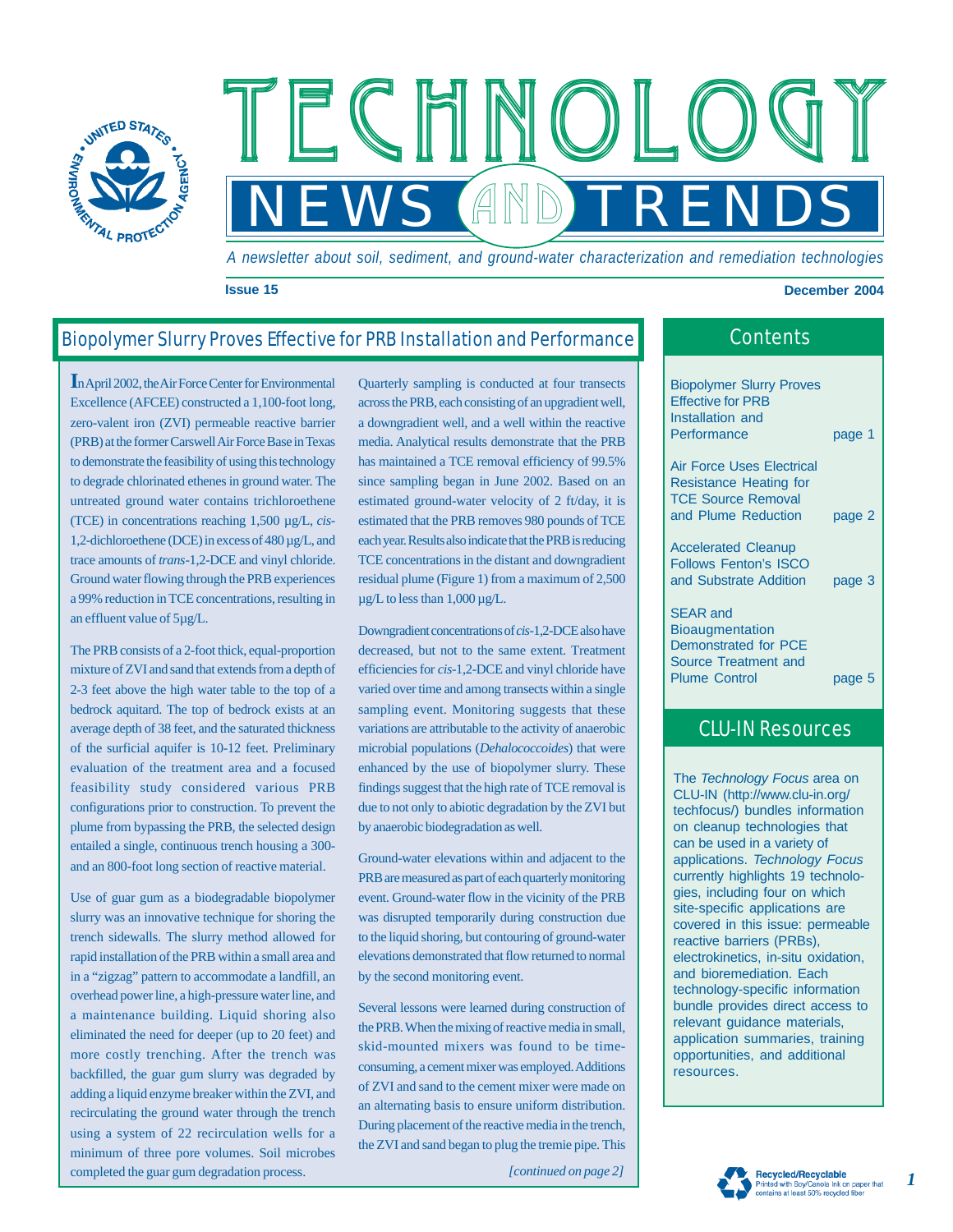#### *[continued from page 1]*

problem was solved by cutting slots into the bottom of the pipe and discharging the media directly from the concrete mixer into the pipe at a constant rate.

In addition, use of the site's readily available, fine-grained sand for backfill unexpectedly plugged the recirculation wells allowing sand to migrate across the reactive media. The backfill sand also decreased the pH of the biopolymer slurry, which needed to remain high for slurry stability. To prevent plugging, as well as promote recirculation of the enzyme used to degrade the biopolymer slurry, a coarse-grained sand should be used as backfill. Use of a sand containing limestone would help maintain the necessary pH.

The biopolymer slurry method proved to be an effective technique for PRB construction at the former Carswell Air Force Base, which is now known as Naval Air Station (NAS) Fort Worth, Joint Reserve Base (JRB). Project results suggest

that using a series of 300- to 400-foot overlapping trenches may increase the technology's efficiency at similar sites with a large contaminant plume. Operation of the PRB is anticipated to continue until 2012 or when TCE maximum contaminant levels for ground water are met.

*Contributed by H. Don Ficklen, AFCEE (210- 536-5290 or holmes.ficklen@brooks.af.mil), Cynthia Crane, Ph.D., and Lynn Morgan, HydroGeologic (703-478-5186 or ccrane@hgl.com or lmorgan@hgl.com)*



### Air Force Uses Electrical Resistance Heating for TCE Source Removal and Plume Reduction

**P**erformance monitoring indicates that contaminant concentrations in soil and ground water at the Air Force Plant 4 in Fort Worth, TX, have remained low following implementation of electrical resistance heating (ERH) technology in 2002. Full-scale ERH operations were designed to reduce residual-phase, dense nonaqueous phase liquid (DNAPL) in soil; remove contaminated free-phase DNAPL to the extent possible; and prevent offsite migration of ground water with trichloroethene (TCE) concentrations exceeding the maximum contaminant level. ERH was used as part of a comprehensive program to reduce contaminant concentrations and reduce offsite migration from the entire facility. Analysis of vapor recovery data upon system shutdown indicated that ERH treatment resulted in the removal of more than 1,400 pounds of volatile organic compounds (primarily TCE) during 9 months of operation. Monitoring results compiled this past summer confirm that TCE levels in soil and ground water remain below the target levels of 11.5 mg/kg and 10 mg/L, respectively.

Pretreatment site investigations detected maximum TCE concentrations of 2,770 mg/kg in soil and 285 mg/L in ground water. Residual DNAPL was identified in the vadose zone, which consists of heterogeneous interbedded clay, silt, and poorly to moderately sorted sand and gravel extending approximately 35 feet below ground surface (bgs). The top of the shallow aquifer is located 27-35 feet bgs, with a thickness of 5 feet and hydraulic conductivity of  $4.6 \times 10^{-2}$  cm/s. Tracer tests and site conceptual models suggested the presence of a DNAPL source area near Building 181.

ERH was selected as a cleanup remedy due to its efficiency in removing volatile and semi-volatile contaminants from both the vadose and saturated zones, regardless of soil permeability or heterogeneity, and its past success in treating DNAPL. The technology uses common (60 Hz) electricity to generate in-situ resistance heating and steam stripping, thereby serving as a heat enhancement to vapor recovery. In typical remediation applications, ERH electrodes and vapor recovery wells are co-located in the same boring.

A pilot-scale six-phase heating test was performed in 2001 to evaluate the efficacy of ERH technology at this site and expanded to full-scale operation the following year. The fullscale ERH system targeted approximately 27,000 cubic yards of contaminated soil in a 0.5-acre area inside Building 181. The system involved a network of 63 electrodes and co-located vapor and steam recovery wells installed on approximate 17-foot centers directly above the suspected source area. Fifteen of the electrodes and co-located vapor recovery wells were installed on 10-30° angles to remediate the soil and ground water directly beneath large chemical bath tanks and piping racks inside Building 181 (Figure 2). Installation and operation of the ERH system occurred without interruption to ongoing manufacturing activities, which operate 24 hr/day, 7 days/wk.

Electrical voltage, vacuum pressure, and vapor flow rates were monitored throughout ERH operations and analyzed weekly to determine which adjustments were needed to optimize the

*[continued on page 3]*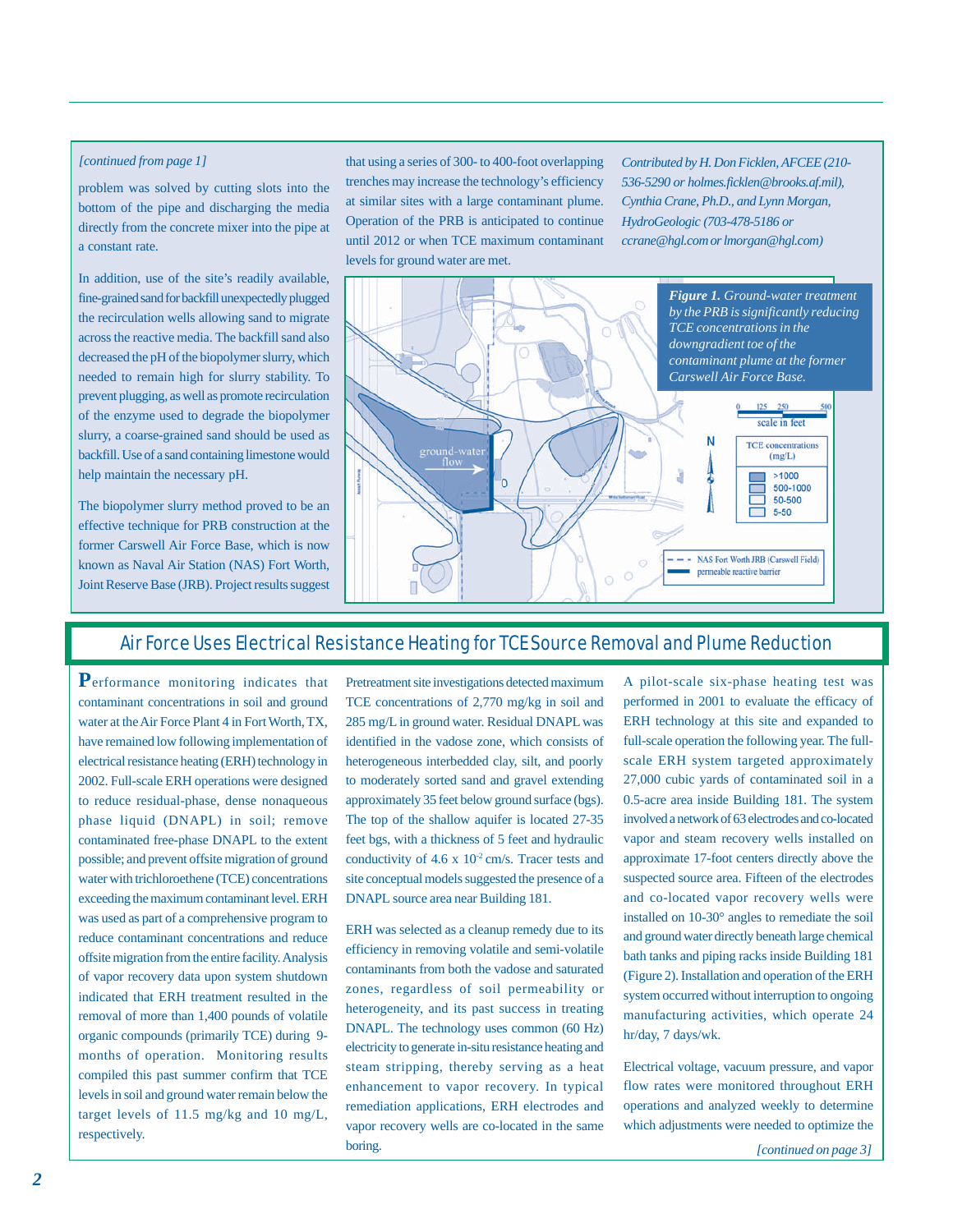#### *[continued from page 2]*

system. Indoor air quality of Building 181 also was monitored to ensure that no TCE vapors were emitted. The system was designed to shut down if any air samples, which were collected and analyzed every five minutes, exhibited detectable concentrations of TCE. Over the full course of ERH treatment, indoor air concentrations of TCE did not exceed the detection limit (1 ppmv).

Ground-water samples were collected from a network of 12 monitoring wells, three of which were located roughly 75 feet downgradient of the treatment area. Soil samples were collected from the ground-water monitoring wells, temperature monitoring points, and soil borings during installation and after shutdown of the ERH system. Approximately 150 soil vapor samples were collected from the vapor recovery wells and vapor monitoring wells for analysis before and after heating to evaluate the ERH effects on TCE soil vapor concentrations. Results showed a 93% reduction in the mean TCE concentration of the vapor plume and significant reduction in the plume's areal extent. Soil analyses indicated that the mean TCE concentration had decreased by 90% and the target concentration of 11.5 mg/kg was met at all sampling locations. Ground-water samples were collected from the 12 ERH monitoring wells before, during, and after heating. Analytical results showed an 87% reduction of the mean TCE concentration in ground water, to below the target cleanup level of 10 mg/L in the vapor phase.

*Figure 2. The ERH system constructed at Air Force Plant 4 was designed to address residual-phase dense DNAPL, free-phase DNAPL, and off-site migration of the TCE plume.*

ERH treatment resulted in a total TCE mass removal of approximately 1,417 pounds of vapor from the subsurface. Limited chloride monitoring suggests additional TCE mas reduction due to biodegradation effects. Review of the overall project indicated that several factors affected ERH performance at this site:

- Additional days of operation were required to achieve the needed energy input because downhole electrode cables could not support the system's designed amperage. The same electrode design was used for both the pilot test and full-scale application, but electrodes with higher energy efficiency were used in the later application in order to increase heat generation in the vadose zone.
- Ground-water monitoring would be enhanced by placing well screens at locations that intercept the alluvium/bedrock interface and possibly extend into the underlying limestone bedrock.
- $\blacktriangleright$  Heating targets in the vicinity of one monitoring well could not be met, despite various efforts.
- Although significant heat was generated in the low permeability soil, a number of extraction wells produced low flows.

Soil and ground-water monitoring at Building 181 will continue indefinitely. The site's overall treatment strategy will be revisited during the next five-year review of the site's record of decision, which is scheduled to occur in 2007.

*Contributed by George Walters, Aeronautical Systems Center/Engineering Directorate (937- 255-1988 or george.walters@wpafb.af.mil), Derek Peacock, URS Corporation (512-419- 6180 or derek\_peacock@urscorp.com), and David Fleming, Thermal Remediation Services, Inc. (425-396-4266 or dfleming@thermalrs.com)*



## Accelerated Cleanup Follows Fenton's ISCO and Substrate Addition

**M**onitoring data collected by the U.S. Geological Survey (USGS) over the past six years show that a plume of chlorinated ethenecontaminated ground water in Kings Bay, GA, has contracted significantly following treatment

of the contaminant source area using in-situ chemical oxidation (ISCO). Concentrations of perchloroethene (PCE) prior to treatment exceeded 4,500 µg/L in the source area, which is located in an abandoned municipal landfill. Investigations

determined that the associated contaminant plume contained vinyl chloride (VC), a PCE biodegradation product, in concentrations exceeding 800 µg/L. ISCO treatment using

*[continued on page 4]*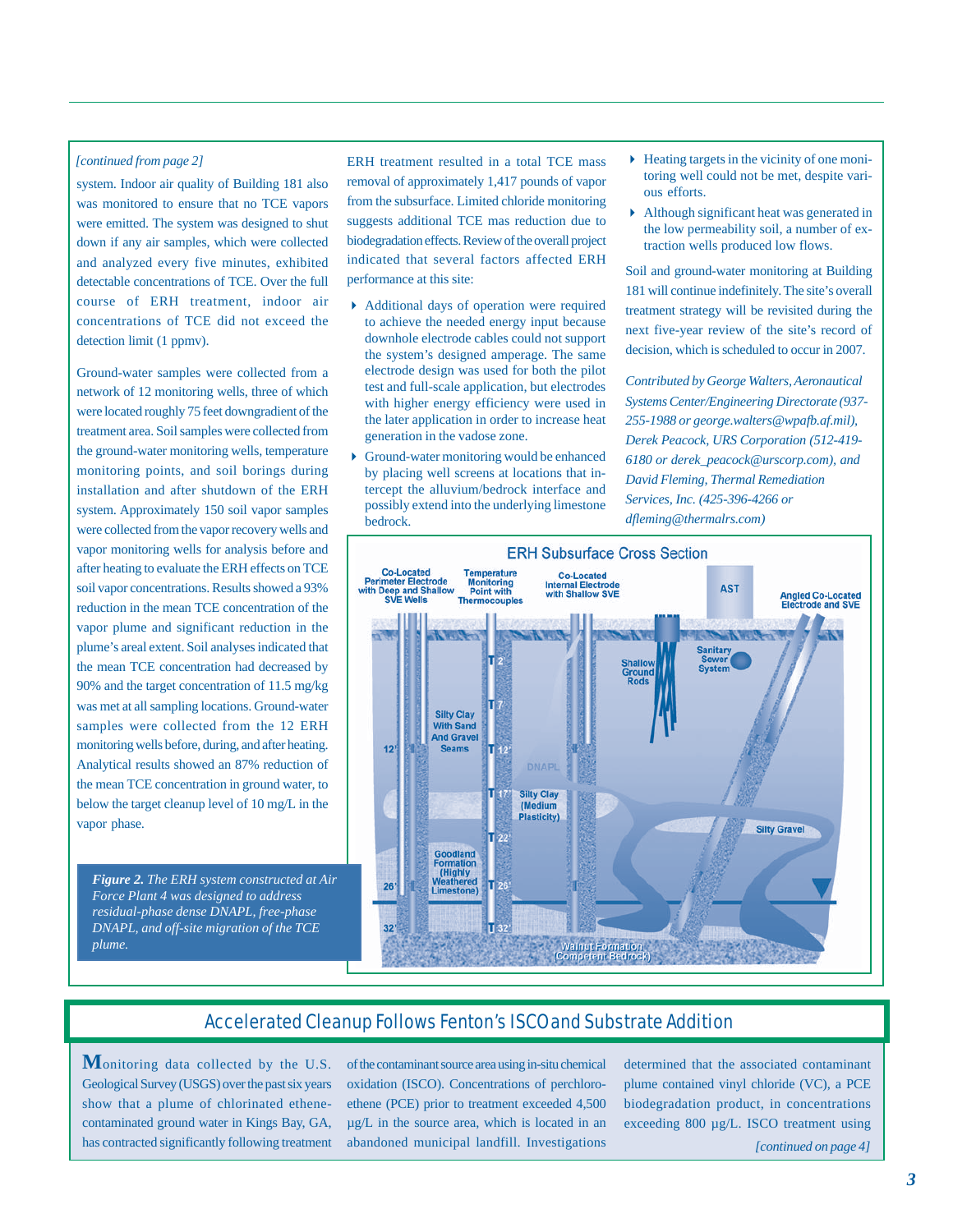#### *[continued from page 3]*

Fenton's reagent reduced the source-area PCE concentrations to less than 100 µg/L. Since the time of treatment, PCE concentrations have not rebounded above this level, and VC concentrations have decreased progressively.

The U.S. Department of Energy had performed earlier pilot testing of ISCO at the Savannah River Site, SC. Based on the promising test results, which were communicated to the Naval Facilities Engineering Command (NAVFAC), a decision was made to implement full-scale ISCO at the Kings Bay Naval Submarine Base in 1998. The water table aquifer underlying the Kings Bay site is approximately 30-feet thick and comprises fine-grained sand deposited by a prograding barrier island. The aquifer has a hydraulic conductivity of 30 ft/day in the relatively permeable 30- to 35-foot depth interval.

Pretreatment site investigations and modeling indicated that natural attenuation of PCE, VC, and other chlorinated ethenes was relatively efficient. Natural attenuation was insufficient, however, to meet remedial objectives focused on the prevention of chlorinated ethene migration to a residential development located 600 feet from the source area.

The USGS partnered with NAVFAC by first locating the contaminant source area, including pooled dense non-aqueous phase liquid (DNAPL), through use of direct-push technology and field gas chromatography. After the injections of Fenton's reagent were complete, the USGS monitored contaminant degradation and microbial populations (as indicators of contaminant degradation) throughout the project.

Monitoring was accomplished through a network of eighteen 30- to 34-foot monitoring wells installed downgradient of the contaminant source area. The wells were placed in three transects perpendicular to the direction of ground-water flow. Downgradient sulfate concentrations served as tracers of treated ground water.

*Figure 3. Analytical data show how vinyl chloride concentrations decreased as sulfate concentrations increased over the past six years as a result of ISCO treatment of the source area.*

ISCO treatment at Kings Bay employed 23 injectors that targeted chlorinated ethenes in the source area, initially concentrating on the 20- to 35-foot portion of the aquifer. A mixture of ferrous sulfate and 50% diluted hydrogen peroxide was injected during three events over nine months. A low pH of the injectant, which is needed to optimize the Fenton's reaction, was maintained throughout the treatment period. An almost immediate emission of carbon dioxide was observed at two recovery wells located farther downgradient, indicating the desired chemical reactions were occurring.

PCE concentrations in the source area decreased 52-87% within three weeks of the initial injection and 99% following the second. Similarly, VC concentrations immediately downgradient of the source area decreased from more than 800 to less than 2 µg/L within six months. Researchers anticipated that additional reduction of the VC concentrations to the 2-µg/L maximum contaminant level could be reached through natural attenuation. While in-situ oxidation briefly decreased the abundance and activity of microorganisms in the source area, microbial activity rebounded within six months. Six years later, sulfate measurements now indicate that the treated water has reached the second (75-ft distanced) line of monitoring wells, where VC concentrations have decreased significantly (Figure 3).

The results of this study indicate that source-area removal actions, particularly when applied to ground-water systems with a significant natural

attenuation capacity, can be effective in decreasing the areal extent and contaminant concentrations of chlorinated ethene plumes. Results also suggest, however, that the shift from sulfatereducing to Fe (III)-reducing conditions induced by Fenton's treatment may have decreased the efficiency of reductive dechlorination in the injection zone.

To replenish the organic matter content of the treatment area, which allowed for continued microbial contaminant degradation, a consumergrade vegetable oil emulsion was injected into the treated zone of the aquifer during 2002. Increased concentrations of methane generated downgradient of the oil injection zone, indicating increased levels of microbial activity due to vegetable-oil injection, became evident in 2004.

The pump-and-treat system originally selected as the interim remedy was terminated two months after the second ISCO injection. NAVFAC estimates that removal of contaminated DNAPL at Kings Bay has lowered the remediation time from 35 years to approximately 7 years and the cost from \$30 million to \$5 million.

*Contributed by Frank Chapelle, USGS (803-750-6116 or chapelle@usgs.gov), Paul Bradley, USGS (803-750-6125 or pbradley@usgs.gov), and Clifton Casey, NAVFAC, at 843-820-5561 or casey@navy.mil*

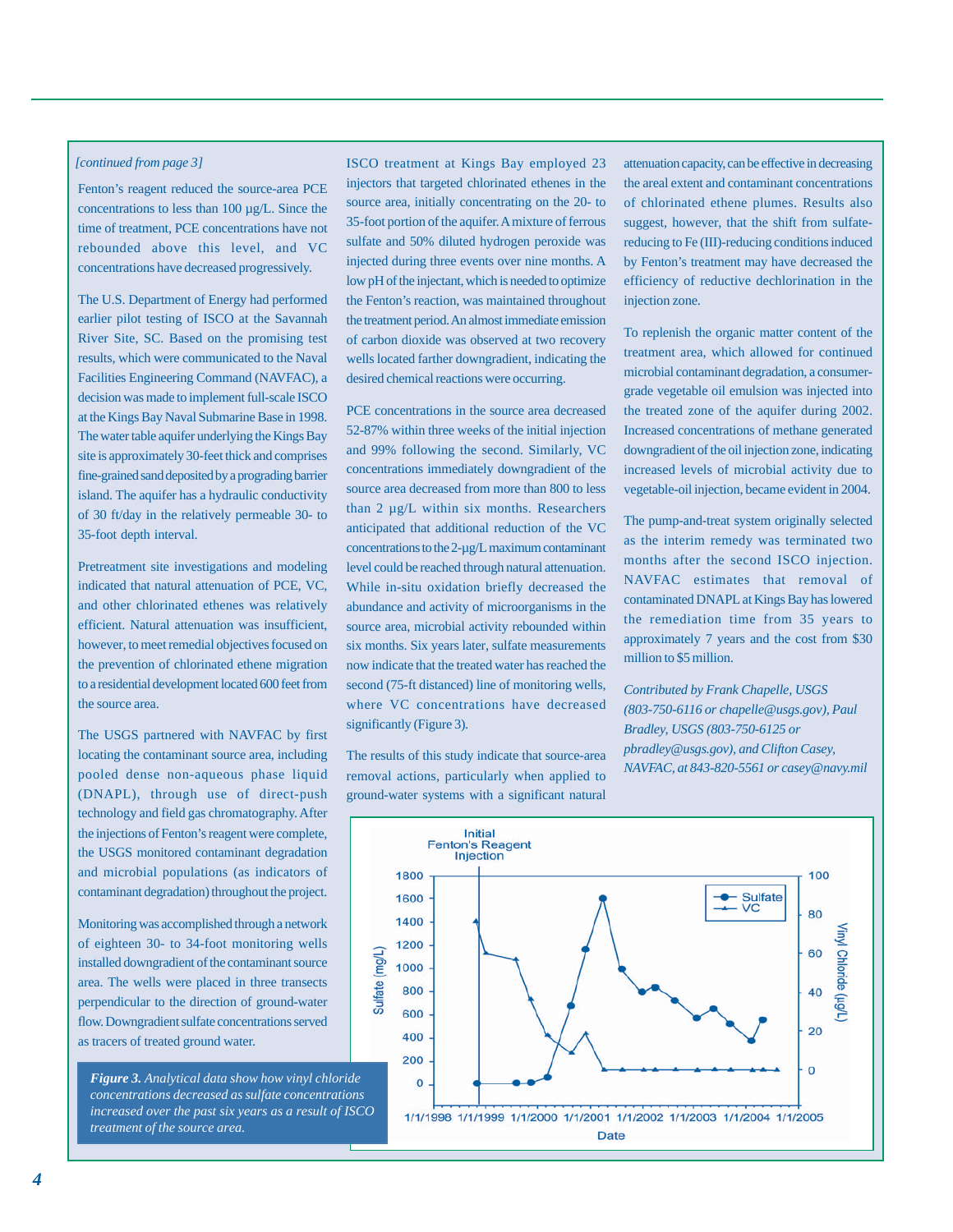### SEAR and Bioaugmentation Demonstrated for PCE Source Treatment and Plume Control

**T**he Great Lakes Mid-Atlantic Center for Hazardous Substance Research and the Michigan Department of Environmental Quality are sponsoring a two-phased effort to address ground-water contamination at the "Bachman Road" site in Oscoda, MI. Phase I involved a demonstration to evaluate the technical feasibility of using in-situ surfactant enhanced aquifer remediation (SEAR) for removal of a DNAPL source zone, and bioaugmentation to control migration and toxicity of a dissolved chloroethene-contaminated ground-water plume. Phase II, which will begin in 2005, will focus on implementing a full-scale SEAR to remediate a source area containing high concentrations of PCE.

Chlorinated solvents released from past dry cleaning operations have reached residential water supply wells in the project area. The water table is 8-24 feet bgs. Site characterization indicates that the surficial aquifer is composed of mediumto fine-grained glacial outwash sand of low organic content and is underlain by a clay confining layer. Hydraulic conductivity of the sand is estimated at 10-50 ft/day, and the groundwater velocity is estimated to be 0.43 ft/day.

The demonstration was conducted in two parallel and geochemically-similar contaminated groundwater zones involving two adjacent chlorinated solvent plumes that were identified during earlier field studies. Both plumes stretch downgradient from the suspected source area for approximately 800 feet before discharging into Lake Huron.

The bioaugmentation component of the Phase I demonstration was designed to characterize spatial distribution of dechlorinating organisms, to provide evidence that the organisms are responsible for observed dechlorination of contaminants, and to evaluate the need for and efficacy of bioaugmentation compared to biostimulation. Genetic tests of ground-water and soil samples indicated the presence of dechlorinating bacteria, including *Dehalococcoides* species, which can generate energy during reductive dechlorination of PCE. Suppressed methanogenesis, depressed redox conditions, and dissolved hydrogen

concentrations in microcosm studies suggested that microbial reductive dechlorination is a significant process. Laboratory studies on soil and groundwater samples showed that bioaugmentation with a *Dehalococcoides*-containing culture would result in faster and more complete dechlorination to a nontoxic end product (ethene) than biostimulation alone.

Bioaugmentation field studies concentrated on the Phase I dissolved-phase plume, which contains PCE and TCE at concentrations of 437 and 100 µg/L, respectively, as well as low concentrations of *cis*- and *trans*-DCE and VC. The microbial culture used to bioaugment the site contained *Dehalococcoides* species. In the field test, over 95% of the chlorinated solvents were transformed to ethene within 65 days of lactate injection and within 36 days of inoculation with halorespiring bacteria. A single inoculation was sufficient, and State of Michigan cleanup goals were met in the test area. In addition, degradation of chlorinated solvents correlated to growth of *Dehalococcoides* bacteria in the test plot.

In the source area, ground water contains PCE concentrations reaching 88,000 µg/L. SEAR was selected for treatment of the source area plume due to the technology's ability to enhance solubility of residual DNAPL through micellar solubilization and/or to mobilize entrapped organic liquid through reductions in interfacial tensions. Phase I of the demonstration's SEAR component was designed to characterize the DNAPL source region to evaluate and select surfactant formulations that would promote solubilization and/or mobilization of residual-phase contaminants, and to develop site-specific performance models for the selected surfactant formulations.

The demonstration confirmed the presence of residual DNAPL at approximately 11 feet below the water table and at a depth of approximately 24 feet bgs, just above the clay confining layer. Estimates of the total PCE volume in the source area range from 5 to 50 gallons. Due to the absence of DNAPL pools, surfactant-enhanced solubilization rather than mobilization was used in a pilot testing of SEAR. "Tween 80" was selected as the target surfactant based on the results of

micellar solubilization experiments, measurement of interfacial tension between the organic liquid and surfactant solutions, sorption studies, and experiments in small-scale two-dimensional sand tanks. Ground-water models were developed to predict the fate and transport of PCE and Tween 80 and to design the pilot-test flow scheme.

In the pilot test, surfactant was delivered to the subsurface over a 10-day period. Extracted ground water was treated using air stripping and vaporphase carbon and then discharged to a publiclyowned treatment facility. Ground-water data indicated that PCE concentrations in the source zone were reduced by two orders of magnitude

*[continued on page 6]*

# Contact Us

### *Technology News and Trends* **is on the NET!**

**View, download, subscribe, and unsubscribe at:**

> <http://www.epa.gov/tio> <http://cluin.org>

*Technology News and Trends* welcomes readers' comments and contributions. Address correspondence to:

Ann Eleanor Office of Superfund Remediation and Technology Innovation

(5102G) U.S. Environmental Protection Agency Ariel Rios Building 1200 Pennsylvania Ave, NW Washington, DC 20460 Phone: 703-603-7199 Fax: 703-603-9135